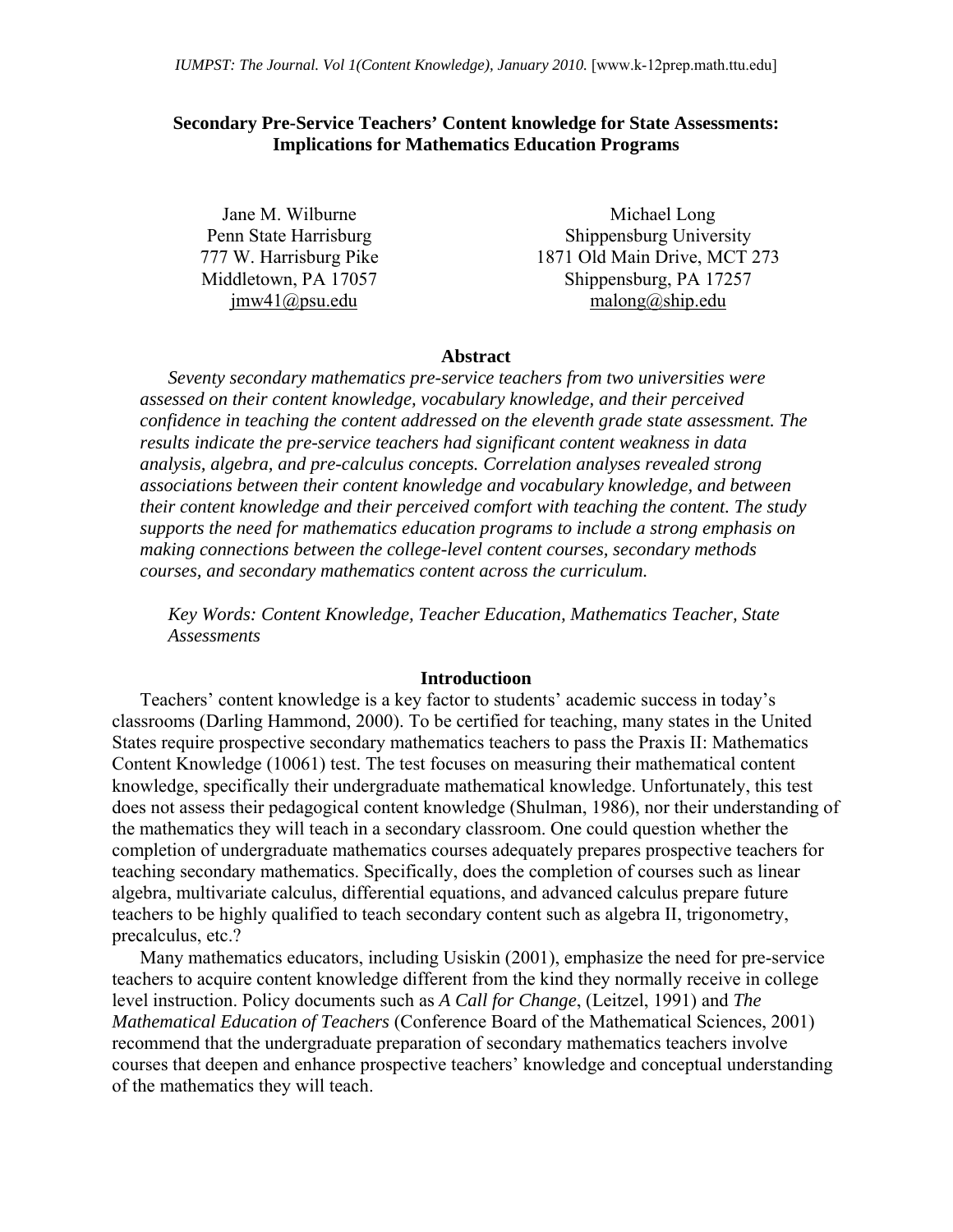### **Secondary Pre-Service Teachers**

In reality, many pre-service teachers find they never had an opportunity to really study the middle or high school mathematics curriculum in depth, yet are expected to know the secondary mathematics content and be expected to teach it with meaning in their student teaching and beginning teaching experiences. As a result, many of them have gaps in their content knowledge or deficiencies in knowing how to apply and teach the mathematics addressed across the secondary school mathematics courses (Mansfield, 1985). If this is the case, how can prospective teachers help their students achieve mathematical proficiency if they have deficiencies in the same expected content knowledge? If pre-service teachers' secondary mathematics content knowledge is weak, will they be able to explain the conceptual and procedural aspects of the mathematics, pose higher-level thinking questions, make the mathematical connections necessary for students to understand the content, or raise students' performance on state level assessments? Also, if pre-service teachers do not feel competent with the secondary mathematics content, how will they feel about teaching this content to students? This paper will describe a study that was conducted to assess pre-service secondary mathematics teachers' knowledge of the secondary content addressed on state level assessments, their confidence with the mathematical content, and their perceived confidence with teaching the mathematics content.

### **Review of Literature**

There have been many debates on the underlying interpretation of what knowledge of mathematics is needed to teach mathematics effectively; subject-matter content knowledge or pedagogical content knowledge (Shulman, 1986; Wilson, Shulman & Richert, 1987; Ball, & Bass, 2000). Subject-matter content knowledge refers to general mathematics ability (U.S. Department of Education, 2002). Pedagogical content knowledge was defined by Shulman as the special nature of the subject matter knowledge required for teaching (1986). Ball's studies (1990) showed effective mathematics teaching has been linked to both teachers' subject matter content knowledge as well as their pedagogical content knowledge. Ma (1999) posits that teachers must have a profound understanding of the mathematics so they can make connections and explain the conceptual basis behind many of the operations and procedures. Heid et al. show secondary mathematics' teachers content knowledge influences their instructional planning and classroom practice (Heid, Blume, Zbiek, & Edwards, 1991).

While many prospective secondary mathematics teachers complete a major in mathematics, their subject matter knowledge is generally lacking in depth (Bryan, 1999). In general, mathematics teachers' subject matter knowledge is not dependent on the number of university level courses, their grade point average, or their scores on a standardized test (Even, 1993, Ball, 1990). In fact, Monk (1994) found that the number of undergraduate mathematics courses taken by secondary mathematics teachers did not correlate to their students' achievement. In reality, few college level mathematics courses actually address the mathematics pre-service secondary teachers will teach (Conference Board of Mathematical Sciences [CBMS], 2001).

Studies, such as those reported by Ball and Wilson (1990), have noted weaknesses in the mathematical content knowledge among pre-service secondary teachers. They cite the inability of pre-service teachers to understand the meaning behind many mathematical concepts they will be teaching. Mathematics understanding is described as "the dynamic, constructed, and reconstructed process of sense making by the learner" and "learning to represent or communicate mathematical ideas or interpret mathematical representations through the use of language, diagrams, pictures, manipulatives, and other tools" (Heaton, 2000, p. 4). Thus, it is important for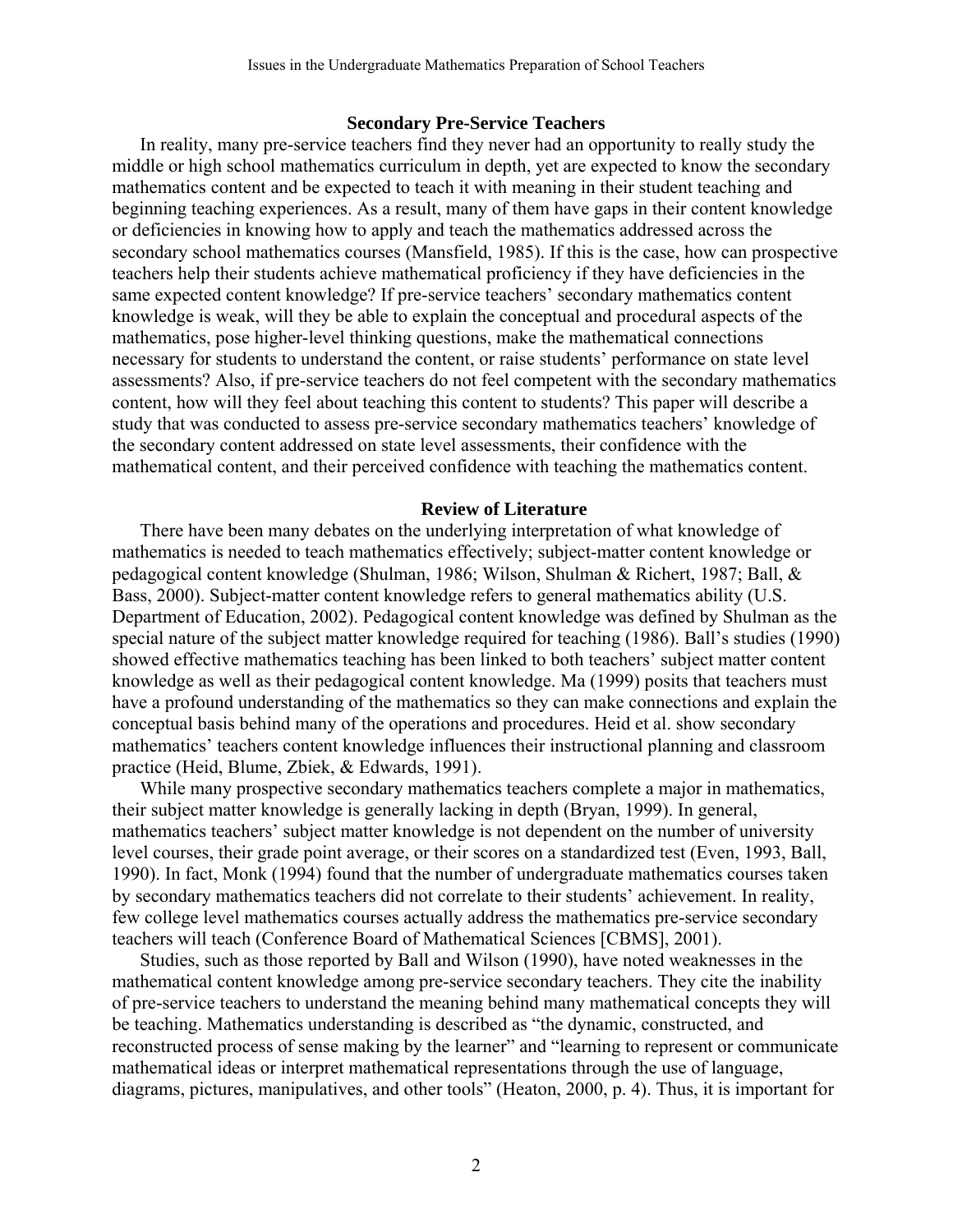pre-service teachers to have a firm grasp of the mathematics they will teach in order to facilitate their students' explorations and investigations of mathematics concepts (Whittington, 2002). They must be able to teach in a challenging in-depth manner while showing practical applications and providing meaning to the mathematics. All mathematics teachers must, "actively involve students in meaningful mathematics problems that build upon their experiences, focus on broad mathematical themes, and build connections within branches of mathematics and between mathematics and other disciplines so that students will view mathematics as a connected whole relevant to their lives" (Association of Two Year Colleges [AMATYC], 1995). As a result, pre-service teachers need better preparation for this teaching approach (Furner & Robison, 2004). "To foster students' conceptual understanding, teachers must have rich and flexible knowledge of the subjects they teach. They must understand the central facts and concepts of the discipline, how these ideas are connected, and the processes used to establish new knowledge and determine the validity of claims" (Putnam & Borko, 2000, p. 6).

What may be the strongest findings of the effect of teacher content knowledge are studies that show student achievement is higher when teachers have strong knowledge of the discipline they teach (Goldhaber & Brewer, 1999; Fetler, 1999; Monk, 1994; Hill, Rowan, & Ball, 2005). When teachers are comfortable with the content they are teaching they become more confident with designing effective lessons and teaching the content. "If American teachers dislike teaching a topic, they may take it upon themselves to eliminate topics altogether from the curriculum or be selective in what and how they teach" (Furner & Robison, 2004, p.4). They may also pass this weakness along to their students. The same may be true when teachers lack confidence in their ability to teach a topic. Teachers teach what they are most comfortable with.

"Students learn mathematics through the experiences that teachers provide. Thus, students' understanding of mathematics, their ability to use it to solve problems, and their confidence in, and disposition toward, mathematics are all shaped by the teaching they encounter in school. The improvement of mathematics for all students requires effective mathematics teaching in all classrooms" (National Council of Teachers of Mathematics [NCTM], 2000, p. 16-17).

As mathematics teacher educators aware of the need to have prospective teachers competent with the subject matter they will teach, we were concerned about their knowledge of the mathematics content secondary students are assessed on in state level standardized tests. How well would they perform on the same tests that their future students must achieve proficiency? These assessments, which are given annually to students in eleventh grade across the state, include questions related to numbers and operations, geometry and measurement, algebra and functions, and data analysis and probability. We were also curious as to the prospective teachers' knowledge of pre-calculus content, since this content is fundamental for students' understanding of higher level mathematics such as calculus. In addition, we wanted to determine how confident the prospective teachers were with their content knowledge and their perceived confidence with teaching the content.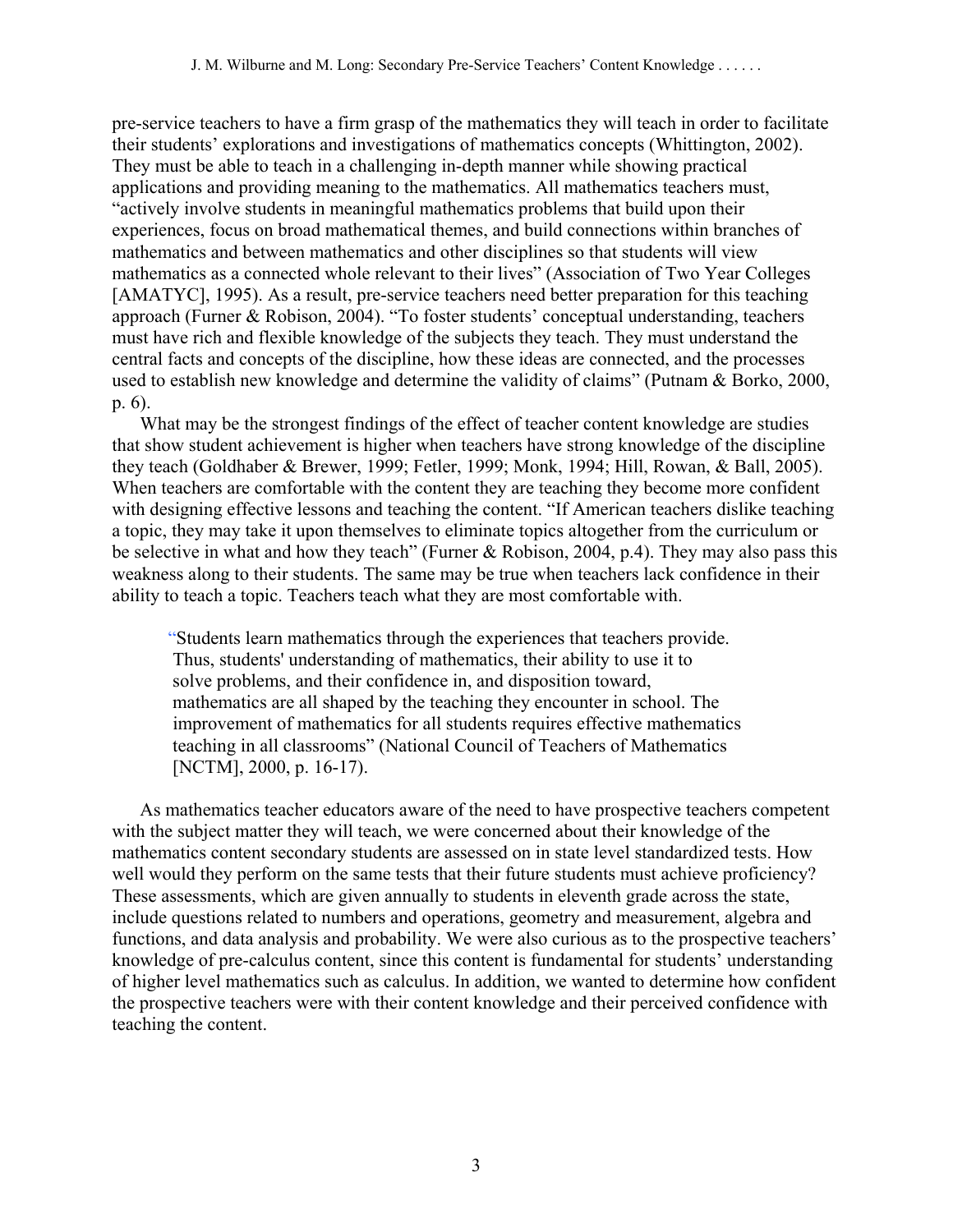# **Research Questions**

This study considered the extent to which secondary mathematics pre-service teachers, who are in their final year of a four-year program, are knowledgeable about the secondary mathematics content and vocabulary assessed on an eleventh grade state assessment. Also, what level of perceived confidence do the pre-service teachers have regarding teaching this content to secondary mathematics students? Specifically:

To what extent are secondary mathematics pre-service teachers able to solve mathematics content questions expected of typical eleventh grade students from the National Association of Educational Progress (NAEP) and the state achievement test?

To what extent are secondary mathematics pre-service teachers able to define mathematics vocabulary identified on the eleventh grade state achievement test?

To what extent are secondary mathematics pre-service teachers confident about teaching the eleventh grade mathematics content to students in their student teaching or first year placements?

What is the relationship between secondary mathematics pre-service teachers' mathematics content knowledge and their ability to define the mathematics vocabulary identified on the eleventh grade state achievement test?

What is the relationship between secondary mathematics pre-service teachers' mathematics content knowledge and their perceived confidence with teaching this content?

# **Methodology**

# *Participants*

Data collection for this study took place during the Fall 2005-2008 semesters. Seventy preservice secondary mathematics teachers participated in the study. The convenience sample consisted of sixty pre-service teachers from a Pennsylvania state university and ten pre-service teachers from a Pennsylvania land grant university. The pre-service teachers, all traditional students, were enrolled in the secondary mathematics methods course at each university and would student teach either in the following Spring or Fall semesters. There were 26 males and 44 females with three minority students in the sample. Their GPA's ranged from 2.9 to 4.0 and they had completed similar mathematics courses during their undergraduate programs. The required mathematics courses included Calculus I, II, & III, Linear Algebra, Discrete Mathematics, Euclidean/Non-Euclidean Geometry, Applied Statistics, Differential Equations, Abstract Algebra, Mathematical Modeling, and the History of Mathematics.

# *Instrument*

The assessment instrument was designed to assess the pre-service teachers' (1) mathematics content knowledge (based on the eleventh grade state assessment items from the Pennsylvania achievement test), (2) vocabulary knowledge, and (3) perceived confidence in teaching the eleventh grade content in secondary classrooms.

The content assessment instrument used in this study consisted of 55 multiple choice questions derived from the 11<sup>th</sup> grade Pennsylvania mathematics assessment released items. The standards-based criterion-reference assessment is used to measure a student's attainment of the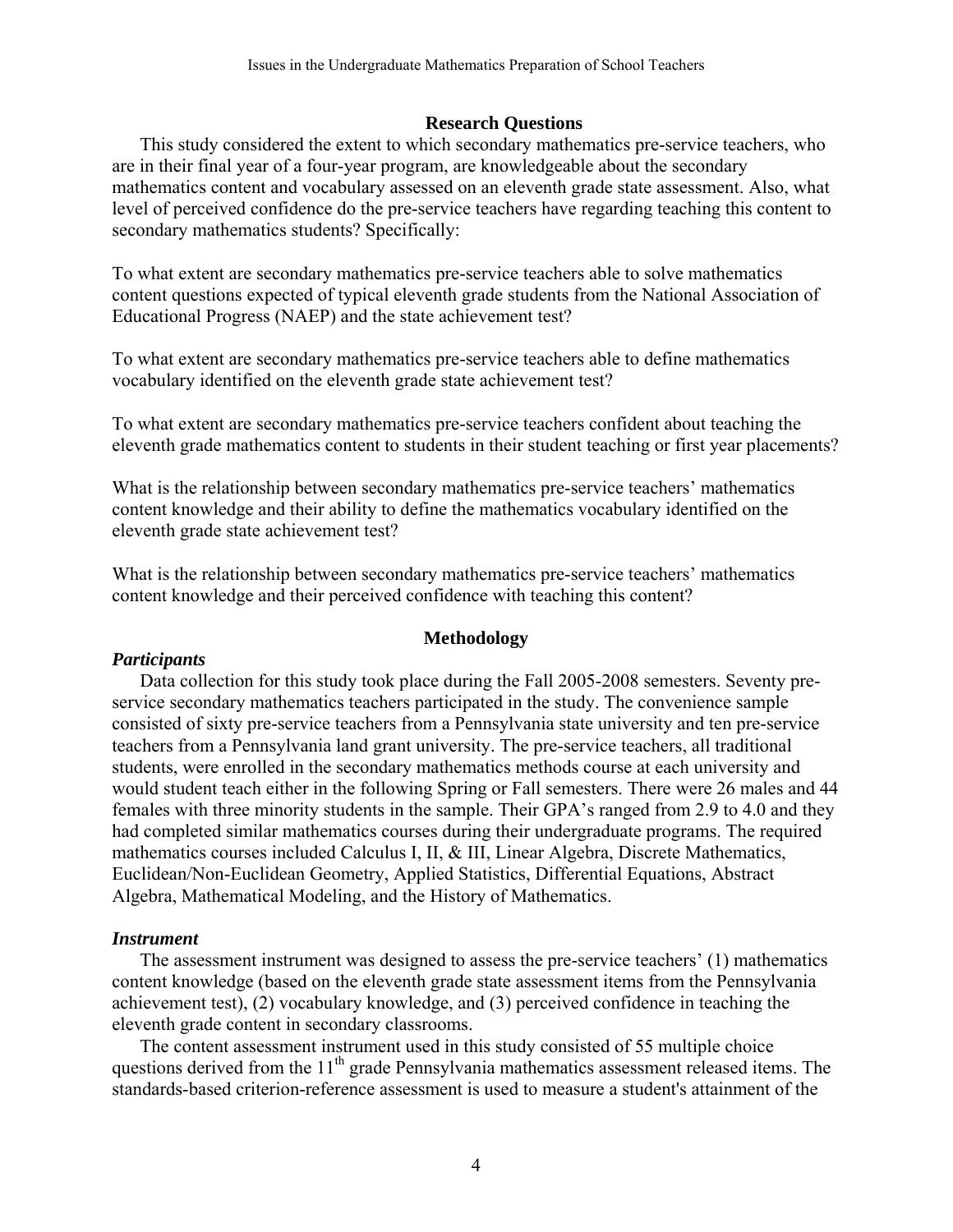mathematics academic standards while also determining the degree to which school programs enable students to attain proficiency of the standards. The questions related to all areas of secondary mathematics including: advanced number and operations (5 questions), geometry and measurement (7 questions), algebra and functions (11 questions), and data analysis and probability (12 questions). All items were tested for reliability and validity for use in the state assessments. Because pre-calculus content items were not available, 23 questions similar to those used on the Praxis II secondary mathematics content exam were included. The survey also requires the pre-service teachers to identify the level of confidence (on a scale of 0 (none) to 3 (very)) they have with the correctness of each answer as well as their perceived confidence in teaching the content addressed. A panel of four mathematics educators and two mathematicians from the two universities reviewed the items on the instrument for content validity. Each member of the panel reviewed the questions and completed the assessment to assure that correct answers existed and the questions were stated clearly. The panel suggested adding a multiplechoice response of "I do not know how to solve this problem" to provide a selection for a response that would not require guessing. The panel also suggested eliminating some of the example problems that were redundant. The instrument was then given to the secondary preservice teachers in early Fall of 2005, Fall 2006, Fall 2007, and Fall 2008.

In addition to the content questions, the instrument listed vocabulary terms from the Pennsylvania Department of Education website that eleventh grade students are expected to know. The pre-service teachers were asked to identify whether or not they could define the different terms by selecting one of the following responses: "definitely know and can define the term," "might be able to define the term," "have heard of the term but do not know how to define the term," or "have never heard the term used before." For validity purposes, several placebo terms were included.

While the released items are intended to be sample items eleventh grade students in Pennsylvania are assessed on, their use in this study was to determine to what extent secondary mathematics pre-service teachers are competent with this same subject-matter content knowledge. The argument here is that pre-service teachers should be knowledgeable about the content they may teach.

# **Data Analysis**

## *Content Questions*

We begin by describing the results of pre-service teachers' performance on the content questions according to the five strands: number and operations, geometry and measurement, algebra and functions, data analysis and probability, and pre-calculus. A mean proportion of preservice teachers who answered the content questions correctly in each of the five strands was found using the proportion of pre-service teachers who answered each question correctly in each strand. The mean proportion of correct responses for number and operations, geometry and measurement, algebra, and data analysis and probability strands were .86, .84, .79, and .78 respectively. The pre-calculus strand stands as an outlier at .37. The results are displayed in Figure 1.

Figure 2 shows the results when an analysis was performed to determine the mean proportion of pre-service teachers who answered the content questions in each strand "I do not know how to solve the problem." The mean proportion scores for number and operation, geometry and measurement, algebra and functions, data analysis, and pre-calculus were: .01, .03, .05, .06, and .36 respectively. Again, the pre-calculus strand stood out as an outlier.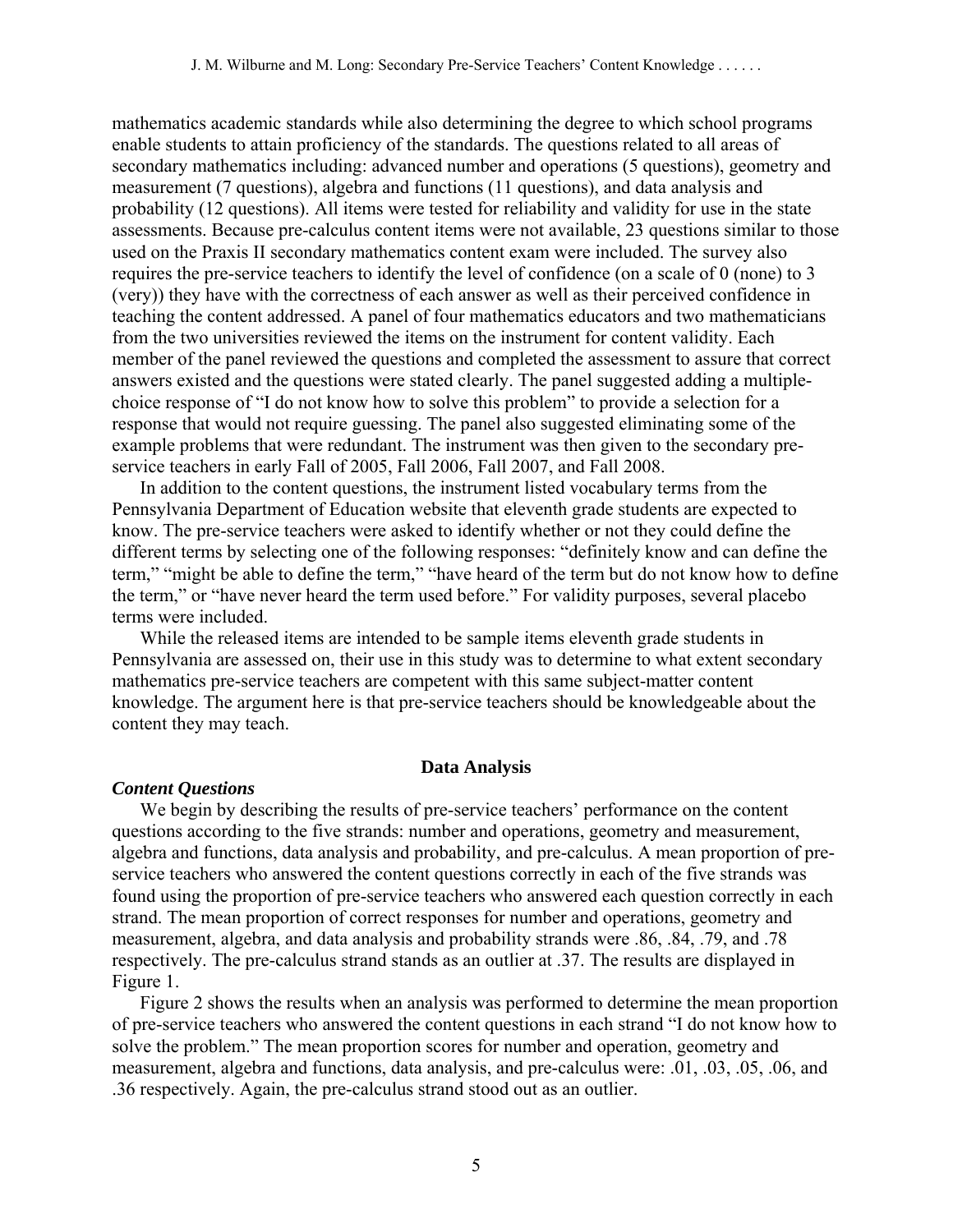



*Figure 2*: Mean percent of content questions answered as "I do not know how to solve the problem."



#### *Vocabulary Questions*

Figure 3 shows the results when the vocabulary terms were divided into four strands: number and operations, geometry and measurement, algebra and functions, and data analysis and probability. Pre-service teachers were asked to select one of the following responses which was assigned a numeric value: "definitely know and can define the term" (4), "might be able to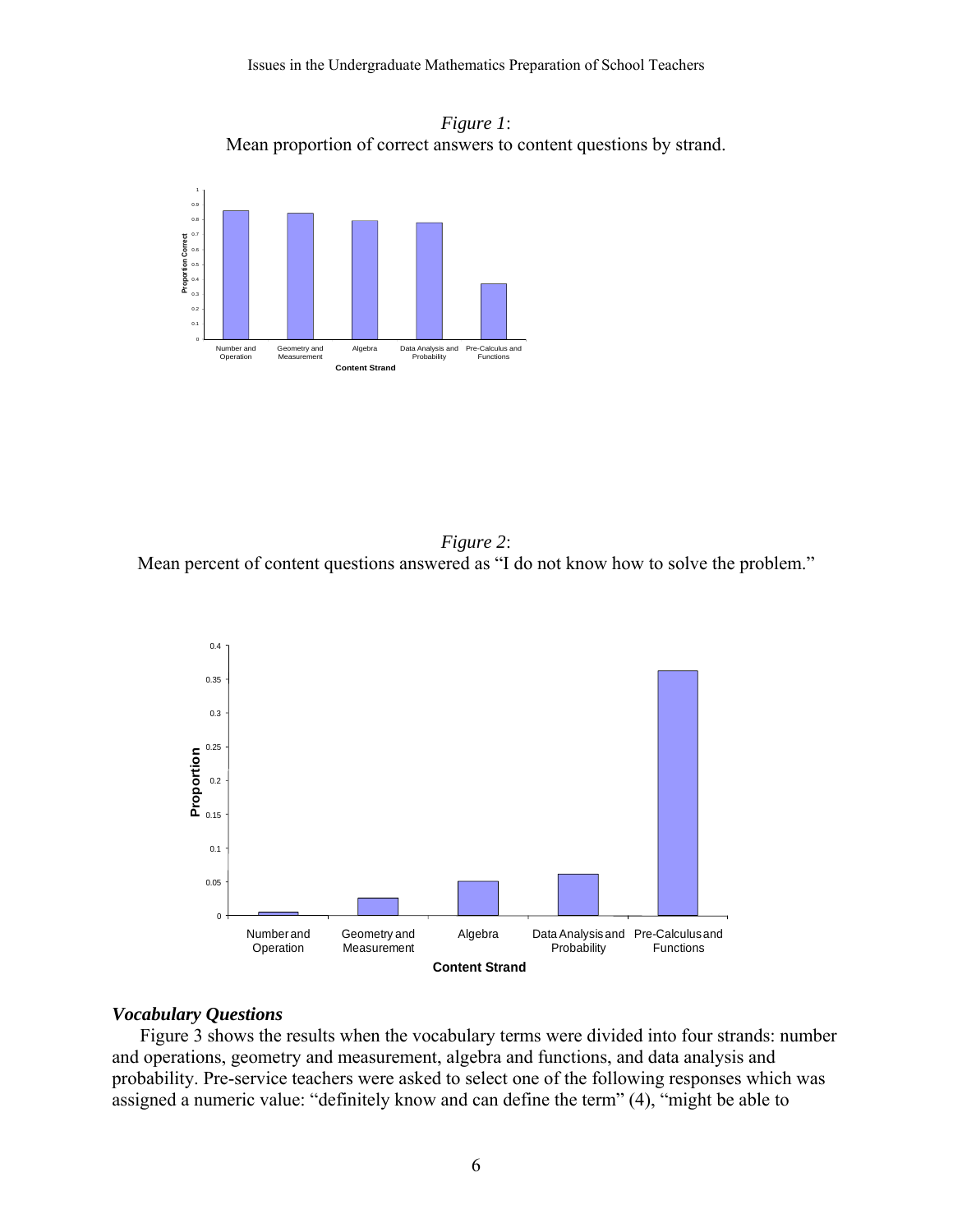define the term" (3), "have heard of the term but do not know how to define the term" (2), and "have never heard the term used before" (1). The mean scores were computed for each of the four strands by using the mean scores on each of the terms for the different content strands. The mean scores for number and operations, geometry and measurement, algebra, and data analysis and probability were 3.86, 3.44, 3.46, and 3.21 respectively.

## *Figure* 3: Mean scores of ability to define mathematics terms by strand.



# **Mean Value of Vocab Comfort Level by Strand**

# *Correlation Analysis*

Figure 4 shows a comparison of the mean proportion of content questions answered correctly in each of the four strands: number and operations, geometry and measurement, algebra and functions, and data analysis and probability (explanatory variable) with mean score for the vocabulary terms in the same strands (response variable) along with the strength of the linear association between the two variables. The correlation value 0.78 is also shown.

Figure 5 shows a comparison of the data with mean proportion of content questions answered correctly in each of the four strands: number and operations, geometry and measurement, algebra and functions, and data analysis and probability (explanatory variable) with the mean score for the comfort levels of teaching the mathematics in the content questions in each of the four strands (response variable). The correlation value is 0.96.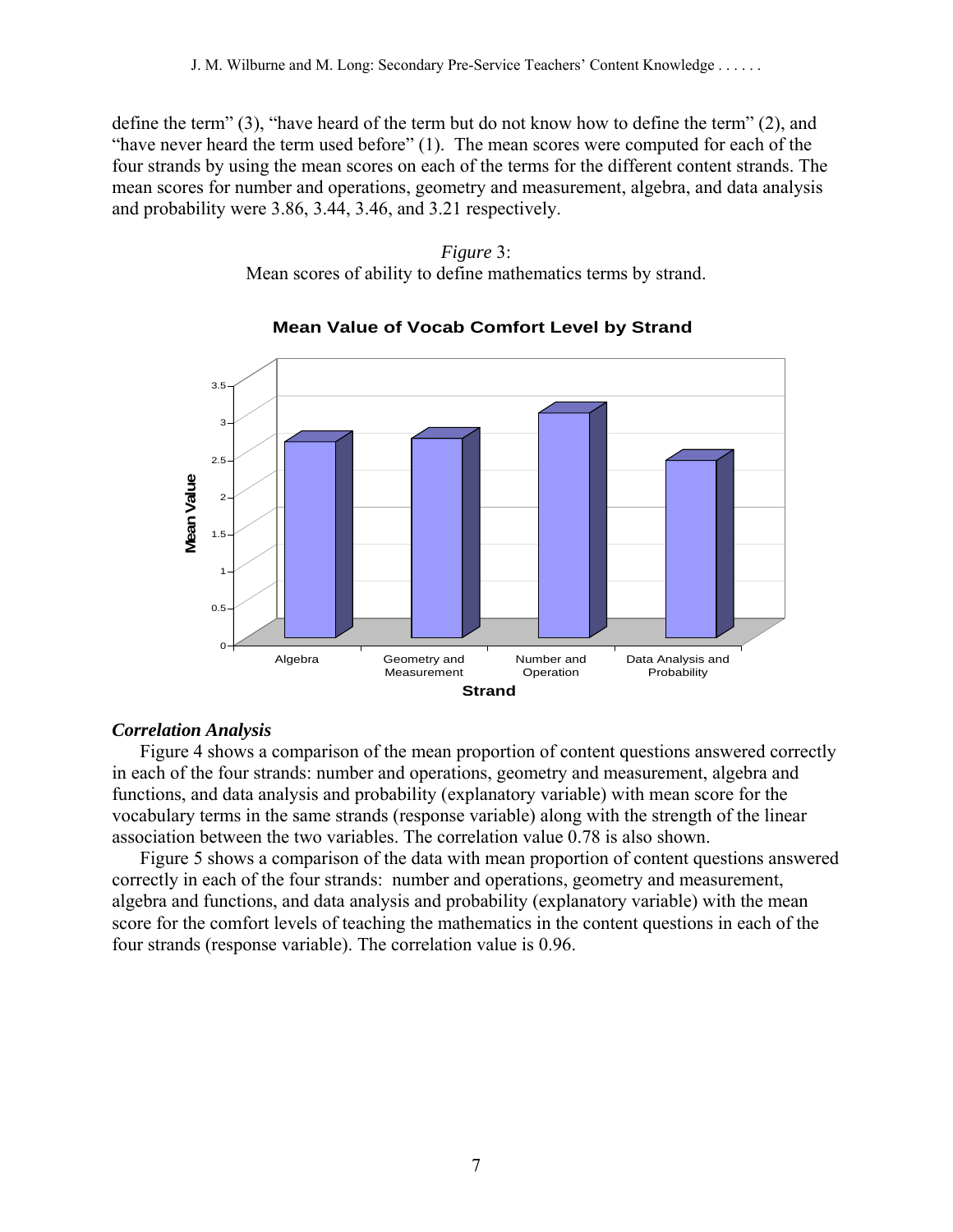*Figure 4*: Association of mean percent of correct answers by strand with mean score on vocabulary terms. **Perceived Level of Vocabulary Understanding versus Proportion of Correct Answers by Strand** 





Association of mean percent of content questions answered correctly with mean score for the comfort levels of teaching the mathematics in the content questions.



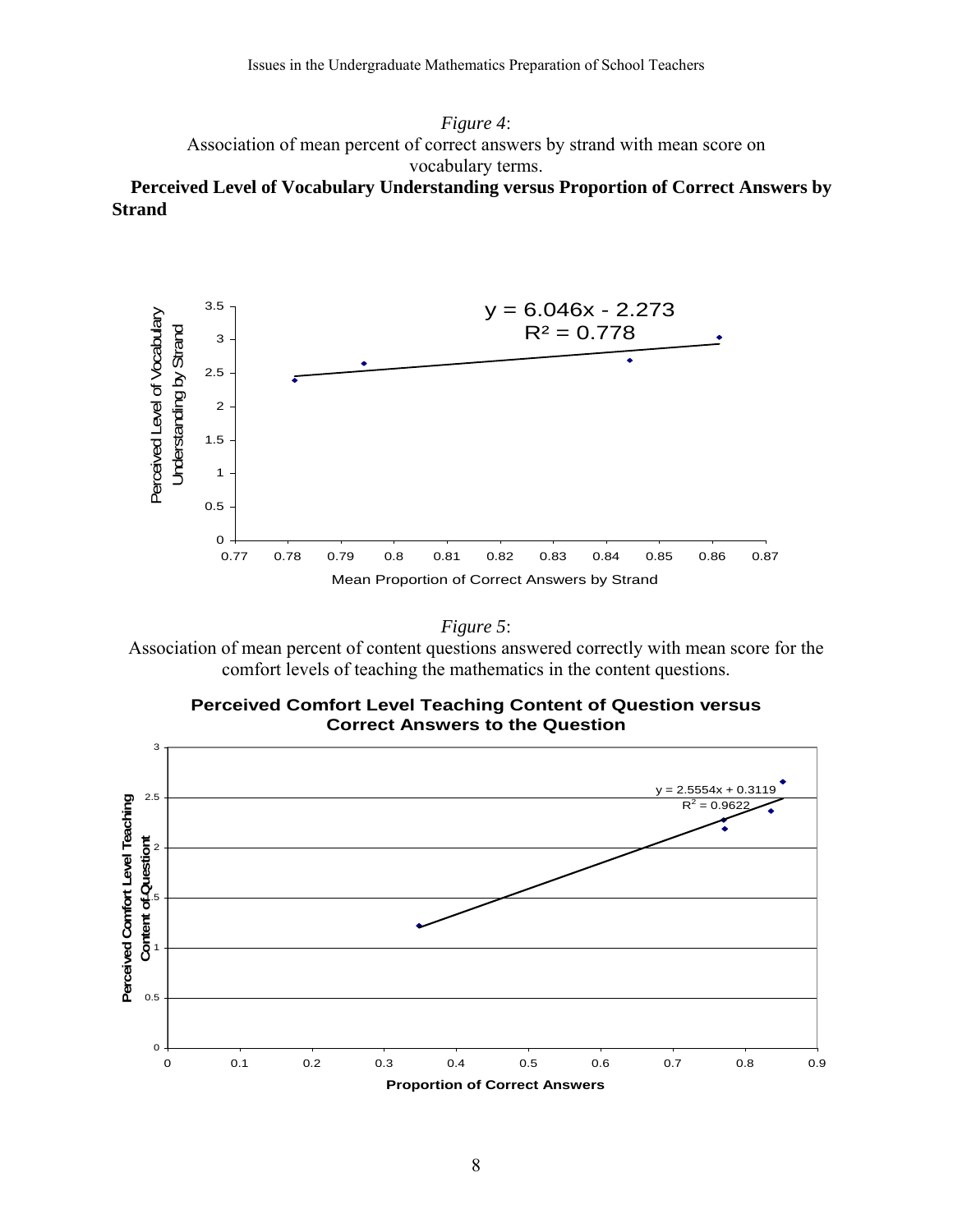Two categorical variables: mean percent of content questions answered correctly in each of the four strands: number and operations, geometry and measurement, algebra and functions, and data analysis and probability and the mean score for the comfort levels of teaching the mathematics in the content questions in each of the four strands were analyzed using a Chisquare test. Mean proportion of content questions answered correctly in each of the four strands: number can be viewed as a categorical variable simply by looking at the mean proportion of questions answered correctly and incorrectly. Some modifications are needed for the comfort levels of teaching the mathematics in the content questions in each of the four strands. A comfort level score of zero or one was considered low and a comfort level of two or three was considered high. In all, four chi-square tests were run, one for each strand. The hypotheses used were:  $H_0$ : The two variables (accuracy in a strand and comfort teaching the content in that strand) mentioned above are independent and  $H_a$ : The two variables (accuracy in a strand and comfort teacing the content in that strand) mentioned above are not independent. The level of significance was set at  $\alpha$ =.05. The results of the chi-square are as follow:

Mean proportion of numbers & operation questions answered correctly and perception of comfort level teaching number and operation  $\chi^2$  (1, N = 70) = 6.59, p < .05.

- Mean proportion of geometry & measurement questions answered correctly and perception of comfort level teaching geometry & measurement  $\chi^2$  (1, N = 70) = 5.36, p < .05.
- Mean proportion of algebra & functions questions answered correctly and perception of comfort level teaching algebra & functions  $\chi^2$  (1, N = 70) = 8.06, p < .05.
- Mean proportion of data analysis & probability questions answered correctly and perception of comfort level teaching data analysis & probability  $\chi^2$  (1, N = 70) = 15.3, p < .05.

## **Discussion**

The results show slight decreases in the mean percent of questions answered correctly in the strands of number and operations, geometry and measurement, algebra, and data analysis and probability, in that order. The number and operations strand had the highest percent of questions answered correctly and the data analysis and probability strand had the lowest. The pre-calculus strand showed a significant, almost alarming, decrease in the mean percent of questions answered correctly. It is apparent that pre-service teachers need some form of pre-calculus review before the completion of their coursework, especially if pre-calculus will be part of their student teaching assignments.

Probably the most alarming piece of data shows the mean percent of pre-service teachers who answered, "I do not know how to solve the problem." While the number and operations strand shows a rather low instance of this, that number increases slightly for geometry, measurement and algebra. The alarming piece of data comes with the pre-calculus strand where a mean of nearly 40% of the pre-service teachers answered the questions with the responses that they did not know how to solve the problem. This is content that the pre-service teachers might actually be teaching as student teachers or in their first teaching placements. More attention needs to be focused on this particular strand in the undergraduate programs to help improve preservice teachers' knowledge.

The vocabulary component of the study shows a rather consistent knowledge of the vocabulary terms in the four content strands. Again number and operations is the highest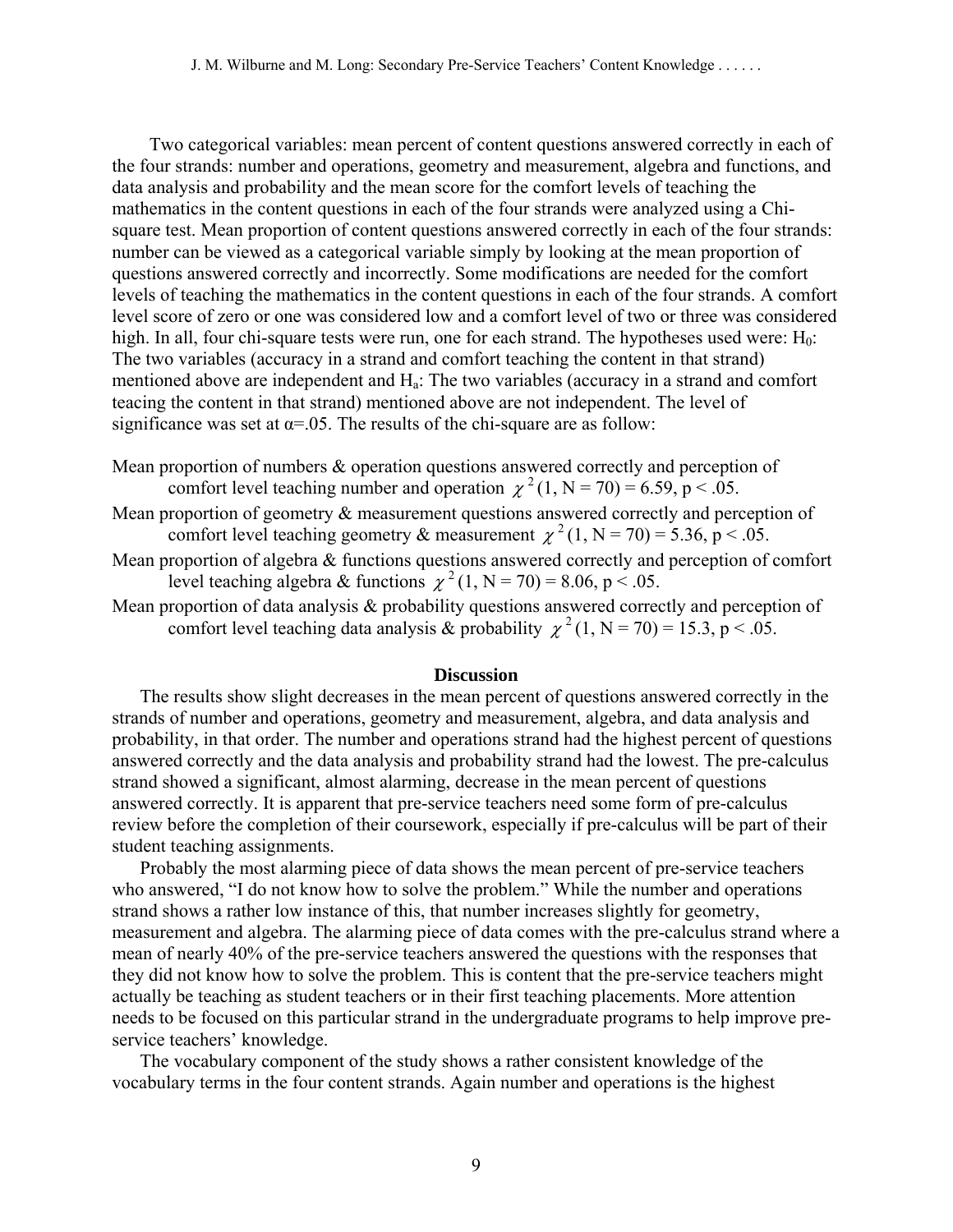category and data analysis and probability is the lowest, but there is no significant difference in the level of the vocabulary content knowledge.

The first comparison between mean percent of content questions answered correctly in each of the four strands: number and operations, geometry and measurement, algebra, and data analysis and probability, and the mean score for the vocabulary terms in the same strands confirms what would be predicted. There exists a strong association between those who answered the questions correctly and those with a high ability to define the mathematics vocabulary terms. The second comparison between mean percent of content questions answered correctly in each of the five strands: number and operations, geometry and measurement, algebra, data analysis and probability, and pre-calculus and the mean score for the comfort levels of teaching the mathematics in the content questions in each of the five strands also confirmed what would be predicted. This is in line with one of the original theses of this paper: those with strong mathematics content are more comfortable teaching mathematics content.

The results of the chi-square test are also in line with what would be predicted. The predictions involved the hypotheses:  $H_0$ : The two variables (accuracy in a strand and comfort) mentioned above are independent and Ha: The two variables (accuracy in a strand and comfort) mentioned above are not independent. It was not surprising to find that the two variables were not independent in any of the four strands. Again, this is in line with one of the original theses of this paper: those with strong mathematics content are more comfortable teaching mathematics content.

#### **Implications**

The results contribute to research that highlight the need for discussions on pre-service secondary mathematics teachers' preparation. The results may also prompt secondary mathematics teacher programs to conduct similar studies using sample items from their state assessments, and if they find similar results, consider revising some of their undergraduate mathematics courses to connect more to the secondary mathematics content. Secondary mathematics methods courses may consider the infusion of content strands when content is needed to provide a context for modeling lessons that demonstrate pedagogical or assessment strategies. Assignments that require pre-service teachers to compare and analyze textbooks and curriculum materials can require them to explore how curriculum developers approach instruction about a particular mathematical topic related to one of the content strands. Incorporating inquiry-oriented mathematics curricula that address the content areas can help the pre-service teachers develop more complex understandings of the mathematics they will soon teach. Also, peer teaching or microteaching lessons could be framed around content areas such as pre-calculus and data analysis.

As is the case of this study, and possibly elsewhere, secondary mathematics pre-service teachers take rigorous mathematics courses, yet do not feel comfortable with the content they may be teaching. One approach is to examine the mathematics' education curriculum to allow pre-service to take a precalculus course or provide opportunities for them to serve as a supplemental instructor or tutor for students in a pre-service course to reacquaint them with the content. Another option is to incorporate a course designed to review content that includes the use of graphing technology and emphasizes the content in an in-depth manner along with practical applications.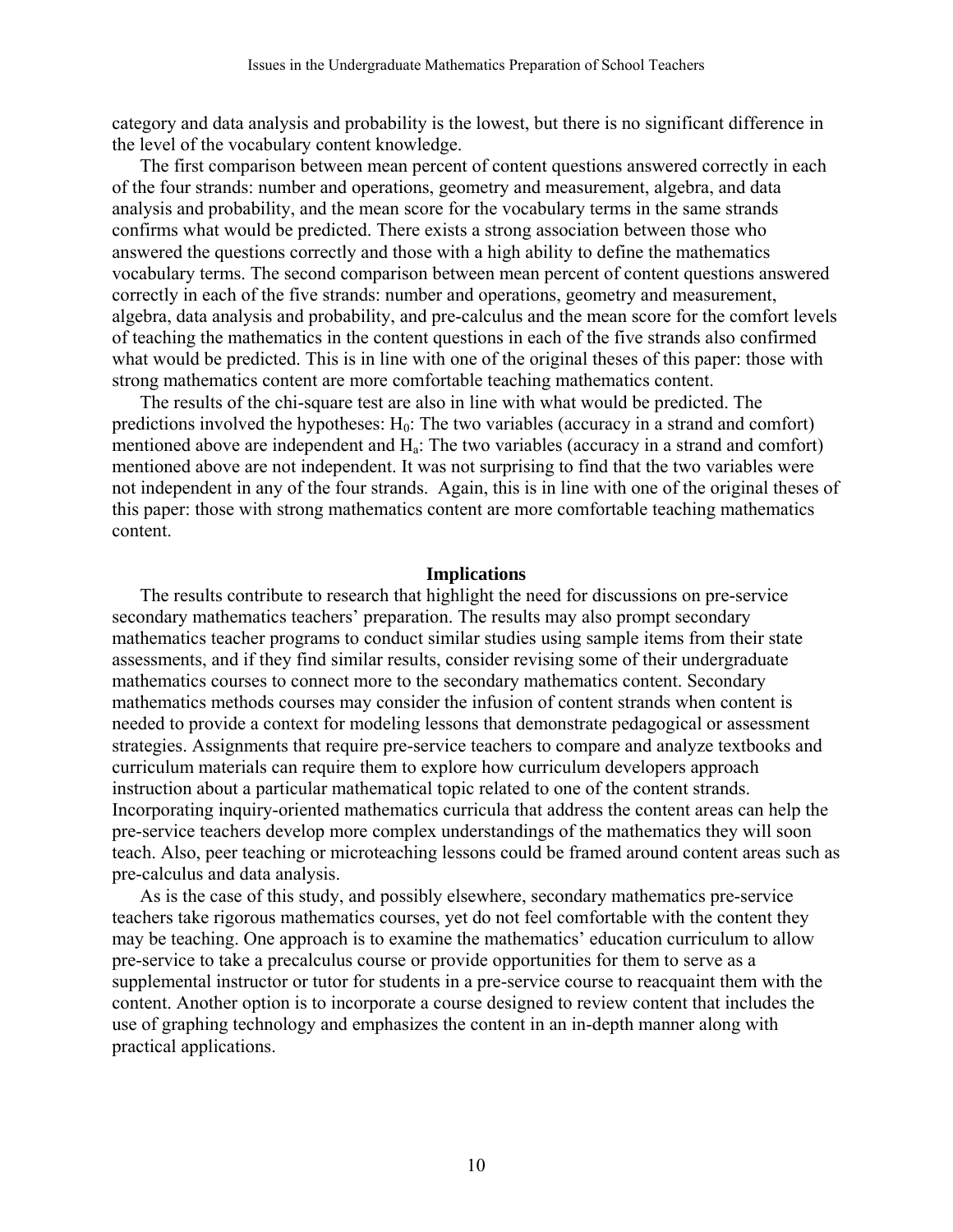## **Conclusion**

College level mathematics courses for prospective secondary mathematics teachers need to connect the mathematics being studied with the mathematics of the secondary curriculum (CBMS). They also need to focus on developing the pre-service teachers' knowledge of mathematics for teaching and their ability to demonstrate and connect the mathematics. Specifically, the way mathematics educators need to know and use mathematics is different from the way pure mathematicians need and use mathematics (Ball & Bass, 2000).

With shortages in the number of secondary mathematics certified teachers, there is an increasing demand to have recent graduates be well prepared and knowledgeable with the mathematics they will be teaching to impact their students' learning. As this study found, completing an undergraduate mathematics program may not mean the pre-service teachers are competent or comfortable with the content they will teach in the secondary mathematics classroom. Overall, the study suggests the need for secondary mathematics education programs to explore ways to engage their pre-service teachers in a more in-depth understanding of the secondary mathematics content they will teach.

Also, the study emphasizes the fact that achievement correlates to comfort with the content. The more competent pre-service teachers are with the content they may teach to their secondary students, the more comfortable they feel about the mathematics which may lead to their ability to craft more effective and challenging lessons. One would also expect that as these pre-service teachers gain experience in teaching mathematics, they will develop stronger content knowledge. The question is how long can their students wait to have a highly-qualified secondary mathematics teacher.

## **References**

- American Mathematical Association of Two Year Colleges. (1995). *Crossroads in mathematics*. Retrieved on April 26<sup>th</sup>, 2003, from http://www.imacc.org/standards/
- Ball, D. (1990). The mathematical understandings that prospective teachers bring to teacher education. *The Elementary School Journal*, *90*(4), 449-466.
- Ball, D., & Bass, H. (2000). Interweaving content and pedagogy in teaching and learning to teach: Knowing and using mathematics. In J. Boaler (Ed.), *Multiple perspectives on mathematics teaching and learning* (pp.83-104). Westport, CT: Ablex Publishing.
- Ball, D., & Wilson, S. (1990). *Knowing the subject and learning to teach it: Examining assumptions about becoming a mathematics teacher.* (Research Report 90-7). East Lansing, MI: Michigan State University, NCRTE.
- Bryan, T. J. (1999). The conceptual knowledge of pre-service secondary mathematics teachers: How well do they know the subject matter they will teach? *Issues in the Undergraduate Mathematics of School Teachers: The Journal*. 1.
- Conference Board of Mathematical Science. (2001). M*athematical education of teachers.*  Providence, RI: Mathematics Association of America.

Darling-Hammond, L. (2000). Teacher quality and student achievement: A review of state policy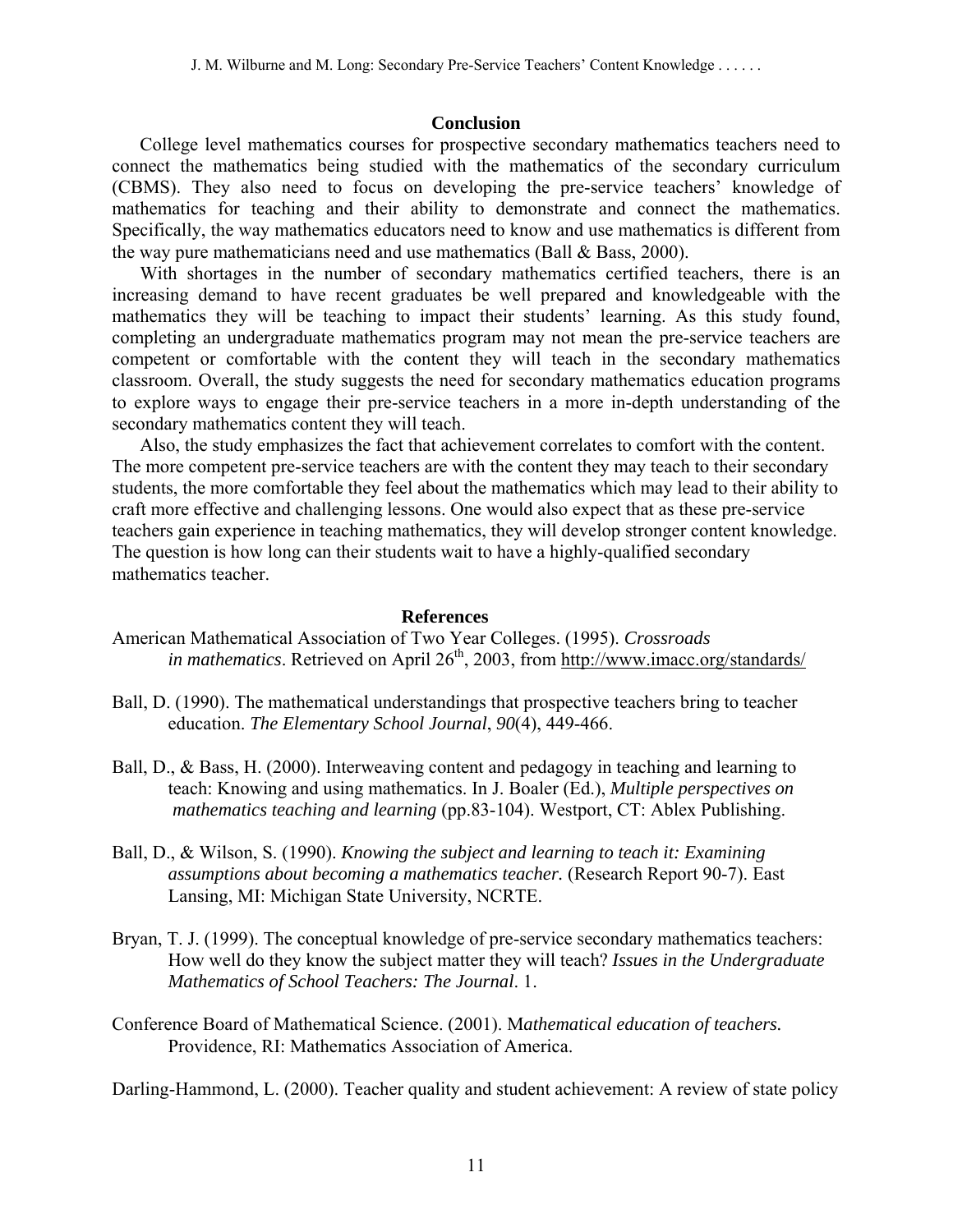evidence. *Education Policy Analysis Archives, 8*(1). Retrieved July 12, 2009, from http://epaa.asu.edu/epaa/v8n1

- Darling-Hammond, L., & Bransford, J. (2005). *Preparing teachers for a changing world*. San Francisco: Jossey Bass.
- Even, R. (1993). Subject-matter knowledge and pedagogical content knowledge: Prospective secondary teachers and the function concept. *Journal for Research in Mathematics Education*, *24*(2), 94-116.
- Fetler, M. (1999). High school staff characteristics and mathematics test results. Education Policy Analysis Archives, 7 [Online]. Available: http://epaa. asu.edu
- Furner, J., & Robison, S. (2004). Using TIMSS to improve the undergraduate preparation of mathematics teachers. *Issues in the Undergraduate Mathematics of School Teachers: The Journal*. 4.
- Goldhaber, D., & Brewer, D. (1997). Evaluating the effect of teacher degree level on educational performance. In W. Fowler (Ed.), *Developments in school finance,* 1996 (pp. 197-210). Washington, DC: U.S. Department of Education, National Center for Education Statistics. (ED 409 634)
- Heaton, R. (2000). *Teaching mathematics to the new standards: Relearning the dance*. New York: Teachers College Press.
- Heid, M. K., Blume, G. W., Zbiek, R. M., & Edwards, B. S. (1999). Factors that influence teachers learning to do interviews to understand students' mathematical understandings. *Educational Studies in Mathematics, 37,* 223–249.
- Hill, H. C., Rowan, B., & Ball, D. L. (2005). Effects of teachers' mathematical knowledge for teaching on student achievement. *American Educational Research Journal*, *42*(2), 371-406.
- Leitzel, J. R. (Ed.). (1991). *A Call for Change: Recommendations for the Mathematical Preparation of Teachers of Mathematics.* Washington, DC: Mathematical Association of America.
- Ma, L. (1999). *Knowing and teaching elementary mathematics: Teachers understanding of fundamental mathematics in China and the United States.* Mahwah, NJ: Lawrence Erlbaum.
- Mansfield, H. (1985). Points, lines, and their representations. *For the Learning of Mathematics*,  *5*(3), 2-6.
- Monk, D. (1994). *Subject area preparation of secondary mathematics and science teachers and student achievement.* Economics of Education Review, *13*(2), 125-145.